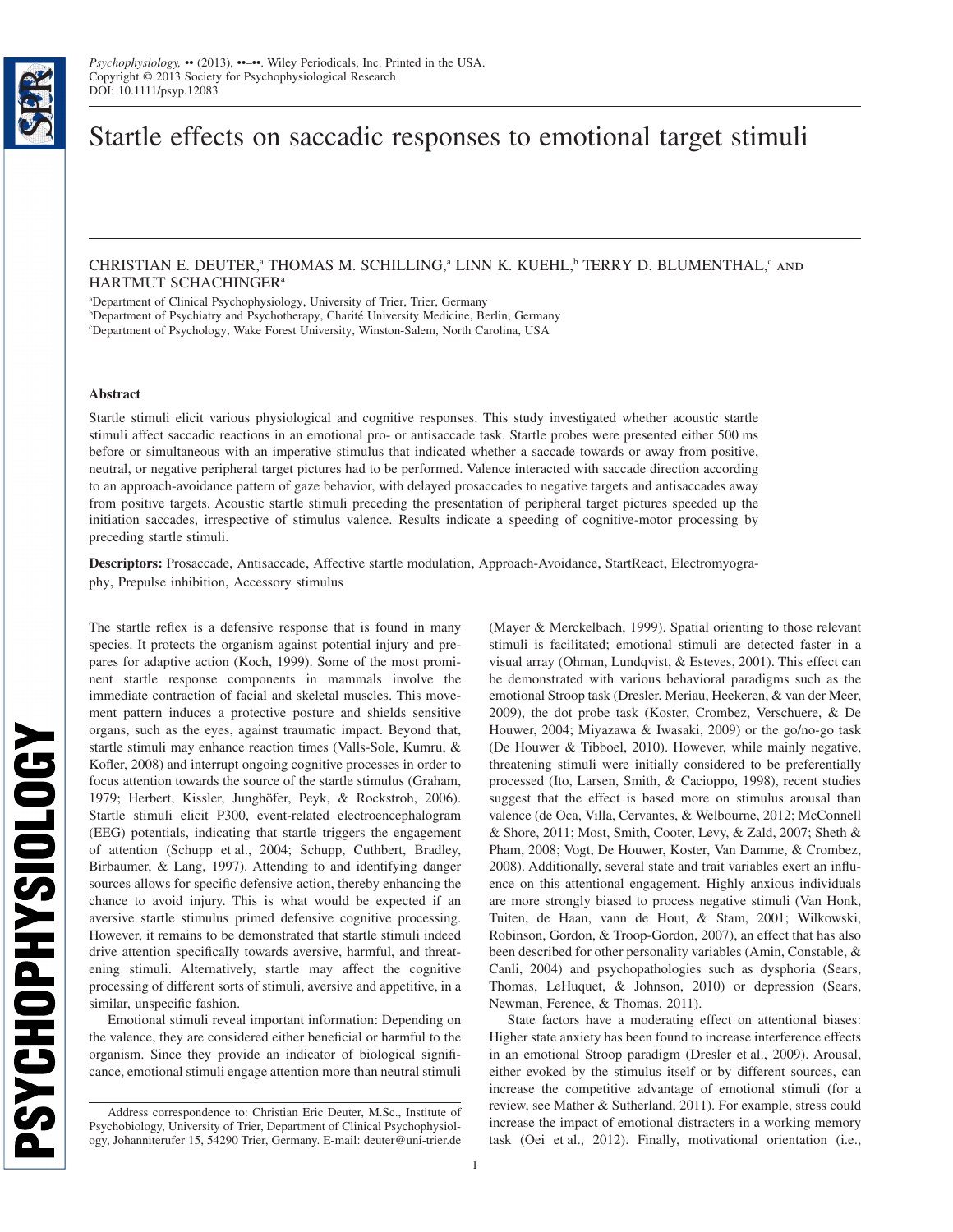approach or avoidance) can influence how attention is captured by emotional distracters (Memmert & Cañal-Bruland, 2009; Rothermund, Voss, & Wentura, 2008).

The current study evaluated the impact of approach and avoidance on cognitive processing by employing eye tracking methodology. Eye movements provide a valid measure of early orienting because the gaze is shifted to the attended location (Henderson, 2003). In a recent study that compared a manual versus saccadic response task, saccadic eye movements were more strongly influenced by target valence in a forced-choice reaction paradigm: Emotional and neutral faces were presented in pairs, and participants had to perform either button presses or saccades towards the emotional or neutral target stimulus (Bannerman, Milders, & Sahraie, 2009). When emotional and neutral pictures are presented together in peripheral vision, the emotional picture is more likely to be fixated first and for a longer time, even if the task explicitly demands that the emotional picture is to be ignored (Nummenmaa, Hyona, & Calvo, 2006). In a pro- and antisaccade task that required the participant to perform voluntary saccades toward or away from an emotional target stimulus, prosaccades were faster towards pleasant stimuli when presented in the right hemifield (Kissler & Keil, 2008). This task required the participant to initiate voluntary saccades towards a lateral, peripherally presented stimulus (prosaccade), or away from it (antisaccade), depending on an imperative stimulus at central fixation. Antisaccades induce a conflict situation between endogeneous and exogeneous attention: The reflexive tendency to look at the stimulus needs to be inhibited in favor of a controlled saccade in the opposite direction. While the emotionality of stimuli clearly has an influence on gaze patterns and saccades, the results regarding specific valence of the targets are less clear. Several studies have found enhanced processing of positive and negative stimuli (Calvo, Nummenmaa, & Hyona, 2008; Nummenmaa et al., 2006; Nummenmaa, Hyona, & Calvo, 2009), while others have found facilitating effects only for negative stimuli (Gutiérrez & Calvo, 2011; Lundqvist & Öhman, 2005).

In our study, participants had to perform pro- or antisaccades to emotional, parafoveally presented target pictures. At the beginning of each trial, the gaze was directed to a fixation cross in the center of the screen. An emotional or neutral picture would appear in the left or right periphery of the screen. With a stimulus onset asynchrony (SOA) of 200 ms, the fixation cross changed color to indicate which type of saccade was to be performed (imperative stimulus). Participants were instructed to keep their gaze at the fixation cross until the imperative stimulus appeared; that is, reflexive saccades towards the pictures had to be inhibited. During this time period, a processing of the "emotional gist" of the target images should have been achievable (Phillips, 2009).

Two startle conditions were included in the experiment, early and late. In the early condition, acoustic startle probes were presented before the target images appeared. The startle stimuli in this condition could exert an influence on the processing of the image content at an early stage. In the second startle condition, startle stimuli were presented simultaneous with the imperative stimulus. Startle in this condition would primarily affect premotor and motoric processes. Startle stimuli can accelerate the execution of voluntary motor responses in reaction time (RT) tasks, an effect known as "StartReact" (Valls-Sole et al., 2008). If an imperative stimulus that prompts the initiation of a voluntary motoric action is accompanied or preceded by a startle stimulus, the response latencies are reduced. Even though the effect can be seen with foreperiods of up to 1,500 ms (Carlsen & MacKinnon, 2010), it is most pronounced when the startle stimulus is presented simultaneous

with the imperative stimulus. Given that the various modulatory effects exhibit different time courses, both conditions were included in this study to allow inferences about which stage of processing might be affected by the startle stimulus.

# **Method**

## **Participants**

Twenty-four male undergraduate students of the University of Trier participated in this study (mean age  $= 25.45$  years,  $SD = 3.52$ ). They were interviewed for present and past medical and/or psychiatric health problems. Participants were excluded for any acute or persistent medical or psychiatric diseases, current medication except the occasional use of pain killers (paracetamol, aspirin, or nonsteroidal antirheumatics [NSARs]), current or past hearing problems (e.g., tinnitus), or impaired vision. To simplify interpretation of responses to erotic slides, only heterosexuals were recruited. Participants gave their written informed consent and were financially compensated for participation. Experimental procedures were approved by the local ethics committee.

## **Design**

At the beginning of each trial, the participant held his gaze on a black fixation cross in a central position. Target images appeared either in the left or right visual field. Participants were required to maintain fixation until the fixation cross changed color. With a delay of 200 ms from target onset, the fixation cross would change color for a period of 50 ms to indicate gaze direction (and thereby serve as an imperative stimulus): Green demanded a pro-, red an antisaccade. While a prosaccade meant to direct the gaze at the image, an antisaccade meant to look at the image's mirror position, that is, the opposite blank side of the screen. Both gaze shifts were to be performed as quickly as possible. The target image appeared for a total of 1,000 ms; the trial ended with the offset of the target image. Three different startle conditions were utilized: "startle-SOA -500 ms"—500 ms before imperative stimulus onset, "startle-SOA 0 ms"—synchronous with imperative stimulus onset, and no-startle as a control condition (see Figure 1).

A total of 162 trials were presented in pseudorandomized order. The intertrial interval was randomized between 4–6 s.

# **Procedure**

Before the experiment started, the participant gave written, informed consent and was assessed for exclusion criteria. Color vision was measured with a color perception test (Broschmann & Velhagen, 1985). Subsequently, the participant was seated in front of a height-adjustable table. The eye tracker was fitted with a head and chin rest to minimize head movements and keep the distance to the screen constant. The experimenter attached the electrodes for electromyographic (EMG) recording and calibrated the eye tracker. He informed the participant that the experiment would start immediately and adjusted the headphones. The experimenter left the room and started the experiment from a control room. Throughout the experiment, the participant was able to communicate with the experimenter via an intercom system.

Prior to stimulus presentation, experimental instructions were given in written form on the screen. The participant was told to contact the experimenter in case of uncertainties. The experiment started with a practice block of eight test trials. These trials were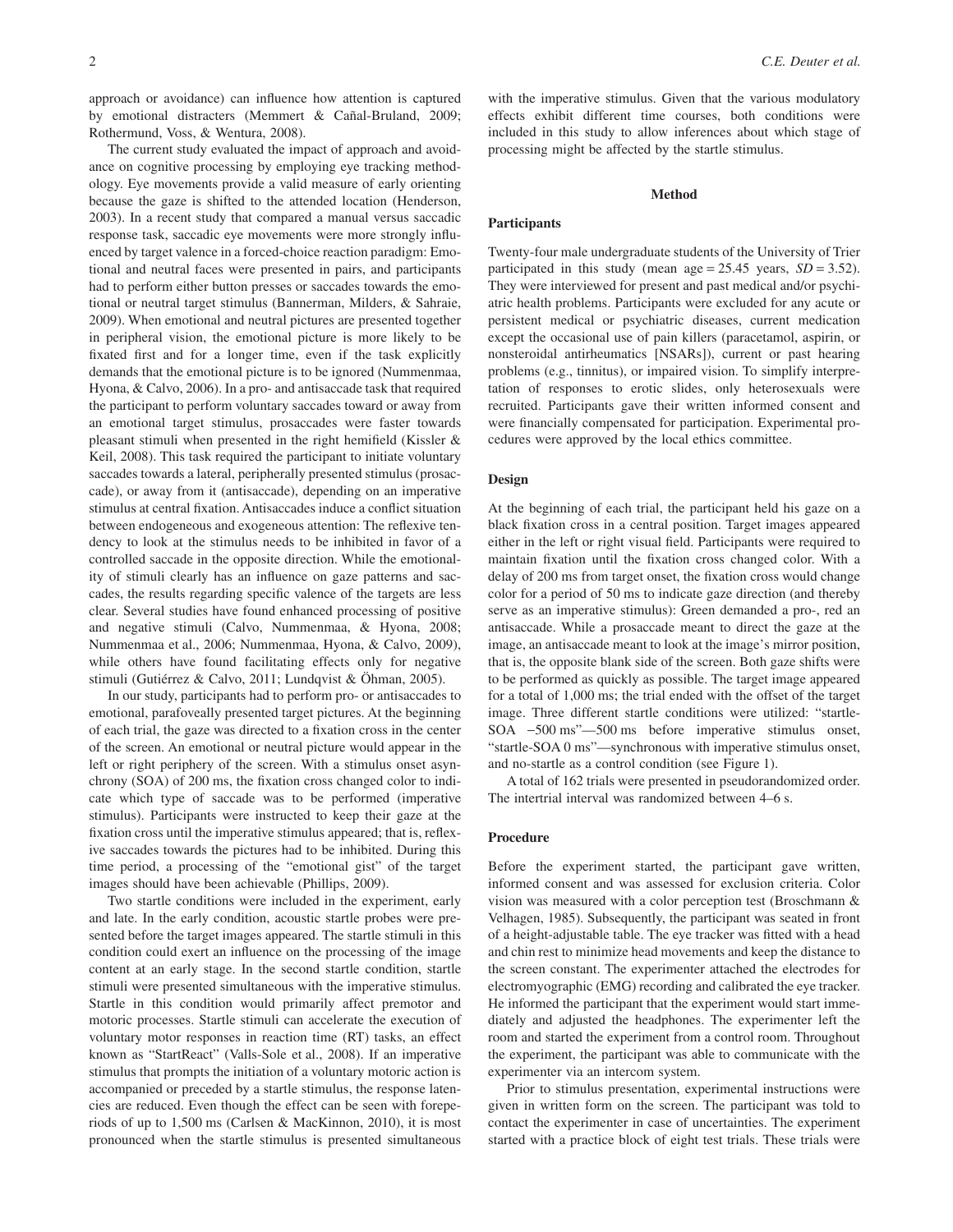

identical to the experimental trials, with the only exception that gray rectangular forms instead of emotional pictures were used as stimuli. The purpose was to accustom the participant to the task, to check whether the task was correctly understood, and to serve as habituation trials for the startle stimulation (Blumenthal et al., 2005). These trials were not included in further analysis. Subsequent to the practice trials, the participant was asked if he fully understood the task or had further questions. After total comprehension of the task was ensured, the acquisition phase started.

#### **Apparatus and Materials**

**Stimulus display.** The stimuli were presented on a 19-inch flat screen monitor (1280  $\times$  800 resolution, 150 Hz refresh rate). The monitor was positioned at a distance of 60 cm from the participant's eyes. Images were presented peripherally, in an upright position (resolution:  $230 \times 344$ , visual angle:  $6.48^\circ \times 9.78^\circ$ ) against a white background. The horizontal distance between the fixation cross (center of the screen) and the center of the picture was 14.61° of visual angle, to the left or right.

**Visual stimuli.** Thirty-six photographic images of unpleasant, neutral, and pleasant scenes were used. Unpleasant images depicted scenes of threat, disgust, and mutilation, neutral pictures displayed scenes and objects such as household items or furniture, pleasant images depicted sport scenarios and erotic nudes. Unpleasant images, neutral images, and sport scenes were selected from the International Affective Picture System (Lang, Bradley, & Cuthbert, 2008), and erotic images were selected from an existing image set used in previous studies (Lass-Hennemann et al., 2010, 2011). The selection of images was based on previous ratings of valance and arousal. To evaluate the experimental manipulation, each image was rated on these two dimensions by the participants at the end of our study.

Low-level image features (luminance, contrast, saturation) and image complexity were matched between categories with MATLAB 7.12 (MathWorks, Natick, MA). To adjust low level image features, we used the SHINE-Toolbox for MATLAB (Willenbockel et al., 2010). Image complexity was measured by employing a method based on the compression rate of previously generated saliency maps (Da Silva, Courboulay, & Estraillier, 2011). We generated "Itti-Koch-Niebur saliency maps" for each image (Itti, Koch, & Niebur, 1998) by using the graph-based visual saliency (GBVS) algorithm (Harel, Koch, & Perona, 2007). The size values of the compressed saliency maps were submitted to an analysis of variance (ANOVA), which yielded no significant differences between categories,  $F(2,33) = .67$ ;  $p = .55$ .

**Eye tracking.** Eye movement data were recorded with an SMI iView-X HiSpeed 500 (500 Hz sampling rate, spatial accuracy better than 0.5°). The eye tracker was mounted on a heightadjustable table, at a distance of 60 cm to the monitor.

**Startle stimulation.** Startle stimuli were acoustic white noise probes (105 dB, 50-ms duration, instantaneous rise time, binaural stimulation) presented via audiometric headphones (Holmco PD-81, Holmberg GmbH & Co. KG, Germany).

#### **Data Acquisition and Analysis**

**Eye tracking.** Horizontal and vertical gaze data were recorded as analogue data, saved on hard disc, and analyzed offline. Analysis was made with a C++ based, semiautomated program. Saccadic onset and peak (reaching target location) were automatically detected within a range of 200–1,000 ms after imperative stimulusonset. All trials were manually checked and artifact corrected when necessary. Trials were excluded from analysis when a blink was detected 200 ms prior to imperative stimulus-onset or when eyes were not focused on the central fixation cross at target onset. When a saccade was initiated in a time window between -200 ms before and 80 ms after imperative stimulus-onset, or when the saccade was directed to the wrong side, the trial was considered to be an error trial.

We calculated the RT as the latency between the onset of the imperative stimulus and the onset of the saccade, and the saccade duration as the time between saccade onset and first fixation.

**Startle analysis.** Electrodes for EMG recording of the m. orbicularis oculi were attached below the participant's right eye at an interelectrode distance of 1.5 cm. The EMG signal was recorded on hard disk with a BIOPAC MP 150 system and an EMG 100 C amplifier via Tyco Healthcare H124SG electrodes at 16-bit resolution and 1 kHz sampling rate. Hardware band-pass filter settings were 10 to 500 Hz, followed by a 28 Hz software high-pass filter (van Boxtel, Boelhouwer, & Bos, 1998). The raw signal was rectified and integrated online with a time constant of 10 ms (Blumenthal, 1994). The data of seven participants had to be discarded from further analysis because of data acquisition problems.

The EMG startle responses were analyzed offline with a C++ based, semiautomated program. Startle response magnitude was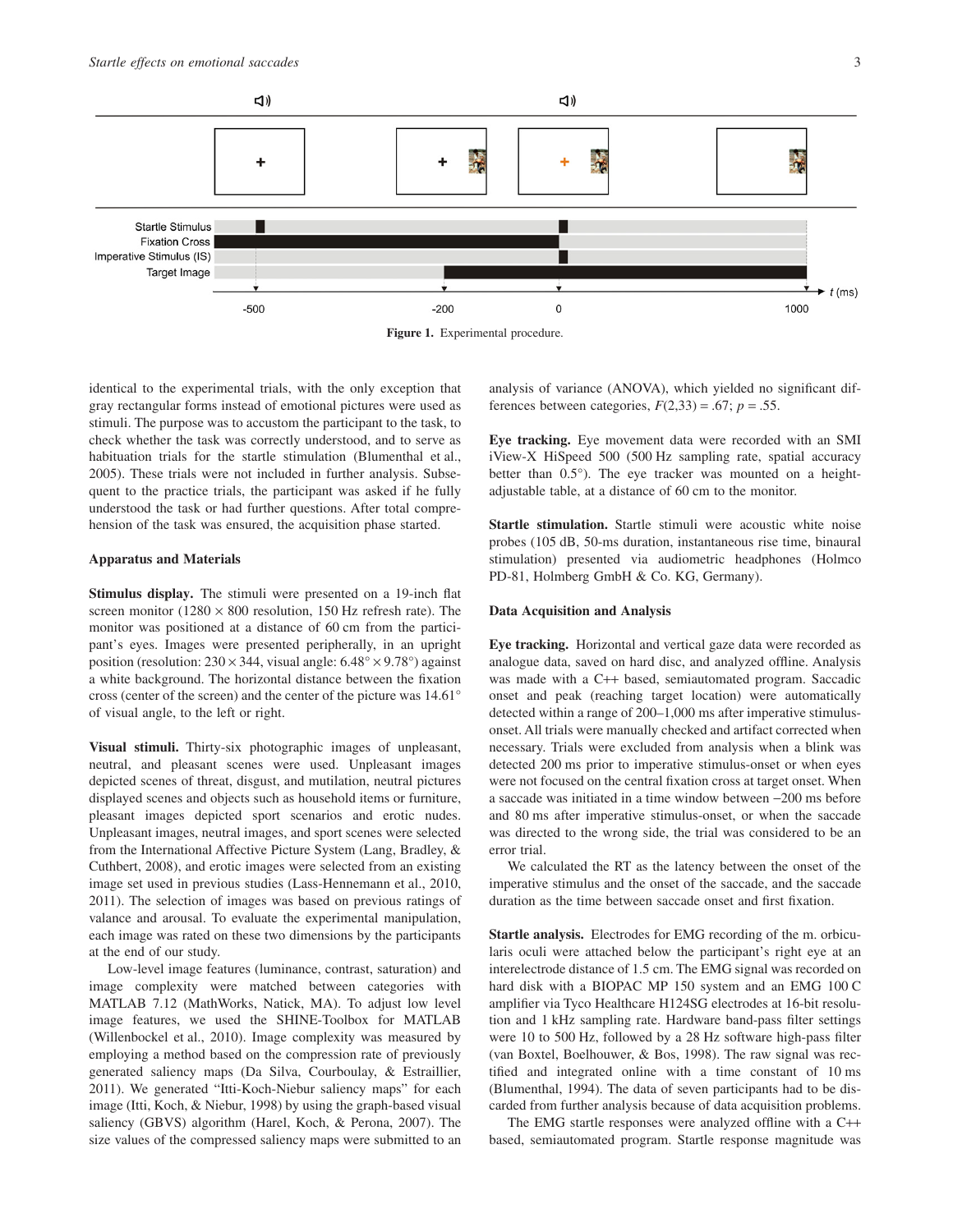defined as the difference between peak and baseline signal. The integrated algorithm identified peak in a time interval between 20–150 ms after stimulus onset. Baseline was assessed 50 ms prior to stimulus onset (Lass-Hennemann et al., 2010). Each response was manually confirmed and corrected for nonresponses and artifacts. Nonresponses (cases with no discernible response) were set to zero and included in the analysis (25.4% of all trials). Cases with electrical and physiological artifacts (such as voluntary or spontaneous eye blinks coinciding with the startle stimulus, or trials with excessive background noise or multiple peaks) were excluded from analysis (0.7% of all trials). Response magnitude was averaged across trials for each condition (Blumenthal et al., 2005).

**Subjective ratings.** After the data acquisition phase, the participant was asked to rate the previously presented images on the dimensions of valence and arousal. Each image was displayed together with a five-digit scale for both dimensions. The rating was based on the Self-Assessment Manikin rating system (Lang, Bradley, & Cuthbert, 2008).

#### **Statistical Analysis**

The saccade reaction data were analyzed in a 2 (Saccade Direction: prosaccade vs. antisaccade)  $\times$  3 (Startle Stimulus:  $-500$  ms SOA vs. 0 ms SOA vs. no)  $\times$  3 (Valence: positive vs. neutral vs. negative) within-subjects ANOVA. The EMG response data were analyzed for the startle stimulus condition  $(-500 \text{ ms SOA vs. } 0 \text{ ms SOA})$  in a *t* test. For the startle-SOA 0 ms condition, the factor valence was analyzed in a one-factorial ANOVA (positive vs. neutral vs. negative). Significant interactions were analyzed with Bonferroniadjusted post hoc *t* tests. Response magnitude between both startle stimulus conditions was compared with a paired-sample *t* test. Subjective rating data for valence and arousal were subjected to a one-factorial ANOVA (positive vs. neutral vs. negative). Reported *p* values for factors with more than two conditions are Greenhouse– Geisser corrected. The critical alpha level was set to .05 in all analyses.

#### **Results**

#### **Subjective Ratings**

A significant difference between image categories was found for the valence dimension,  $F(2,42) = 147.78$ ;  $p < .001$ ;  $\eta^2 = .88$ , and the arousal dimension,  $F(2,42) = 85.7$ ;  $p < .001$ ;  $\eta^2 = .80$ . Positive images were rated as more pleasant than neutral images, and neutral as more pleasant than negative images (*M* = 1.78 [negative], 3.27 [neutral], 4.06 [positive]). Negative and positive images were both rated as more arousing than neutral images, and scores for negative and positive images were equivalent  $(M = 3.64$  [negative], 1.46 [neutral], 3.63 [positive]).

# **Saccadic RTs**

A significant main effect of startle stimulus condition was found,  $F(2,42) = 24.55$ ;  $p < .001$ ;  $\eta^2 = .54$ . Saccades were initiated faster in the preliminary startle-SOA -500 ms condition, compared to startle-SOA 0 ms and no-startle conditions. The main effect of saccade direction was significant,  $F(2,42) = 4.84$ ;  $p < .05$ ;  $\eta^2 = .19$ , in that prosaccades were initiated faster than antisaccades. The main effect of valence was significant,  $F(2,42) = 4.08$ ;  $p < .05$ ;  $\eta^2$  = .16, with reactions to neutral images being faster compared to

positive or negative images. However, the significant interaction of the factors Saccade Direction  $\times$  Valence,  $F(2,42) = 6.98$ ;  $p < .05$ ;  $\eta^2$  = .25, showed that the slowest reactions in the prosaccade condition were to negative images,  $t(22) = 3.88$ ;  $p < .05$ , but in the antisaccade condition, the slowest reactions were to positive images,  $t(21) = 2.46$ ;  $p < .05$  (see Figure 2).

# **Saccade Duration**

The only significant difference was found for the factor saccade direction,  $F(2,44) = 64.08$ ;  $p < .001$ ;  $\eta^2 = .75$ : Prosaccades had a significantly shorter duration between saccade onset and first fixation than antisaccades.

#### **Saccade Error Rate**

The only significant difference was found for the factor startle stimulus,  $F(2,44) = 13.88$ ;  $p < .001$ ;  $\eta^2 = .39$ , with significantly lower error rates in the startle-SOA -500 ms condition  $(M = 1.78)$ [startle-SOA -500 ms], 3.27 [startle-SOA 0 ms], 4.06 [no-startle]).

#### **Startle EMG Response**

Average response magnitude in the startle-SOA 0 ms condition was significantly lower compared to that in the startle-SOA -500 ms condition,  $t(16) = 4.12$ ;  $p < .05$ . The effect of the factor valence was investigated in the startle-SOA 0 ms condition only (since the startle stimulus preceded picture onset in the startle-SOA -500 ms condition, no effect of valence would be possible in that condition). The effect of valence was significant when comparing the response magnitude in the startle-SOA 0 ms condition,  $F(2,38) = 3.58$ ;  $p < .05$ ;  $\eta^2 = .17$ . Response magnitude was significantly higher when neutral pictures were shown, compared to positive and negative pictures.

#### **Discussion**

The present experiment investigated the effects of acoustic startle stimulation on the processing of visual emotional stimuli. We included two startle conditions with different SOAs (500 ms before and simultaneous with an imperative stimulus) in a saccadic reaction task.

We found an effect of the acoustic startle probe on saccadic reactions. Saccades were initiated faster when preceded by a startle stimulus. This effect is consistent with the literature on accessory stimuli: The startle stimulus could have functioned as an accessory stimulus, which would have resulted in increased alertness for the upcoming task (Hackley et al., 2009). Unlike Castellote, Kumru, Queralt, & Valls-Sole (2007), the effect was not found when the startle probe was delivered simultaneous with imperative stimulus-onset. While participants in that study performed reflexive saccades to peripherally appearing targets, our task required voluntary, effortful saccades. The externally guided saccades in that study resembled a simple RT task. In contrast, our manipulation was a more complex choice RT task, which needed further processing and is therefore less prone to the Start-React effect (Oude Nijhuis et al., 2007; Reynolds & Day, 2007). Castellote et al. interpreted the response acceleration as an effect of the startle stimulus on motor preparation. However, with a foreperiod of 500 ms, sensory and attentive processes or a surge in arousal are likely mechanisms for RT shortening as well. We found no significant differences for saccade duration, indicating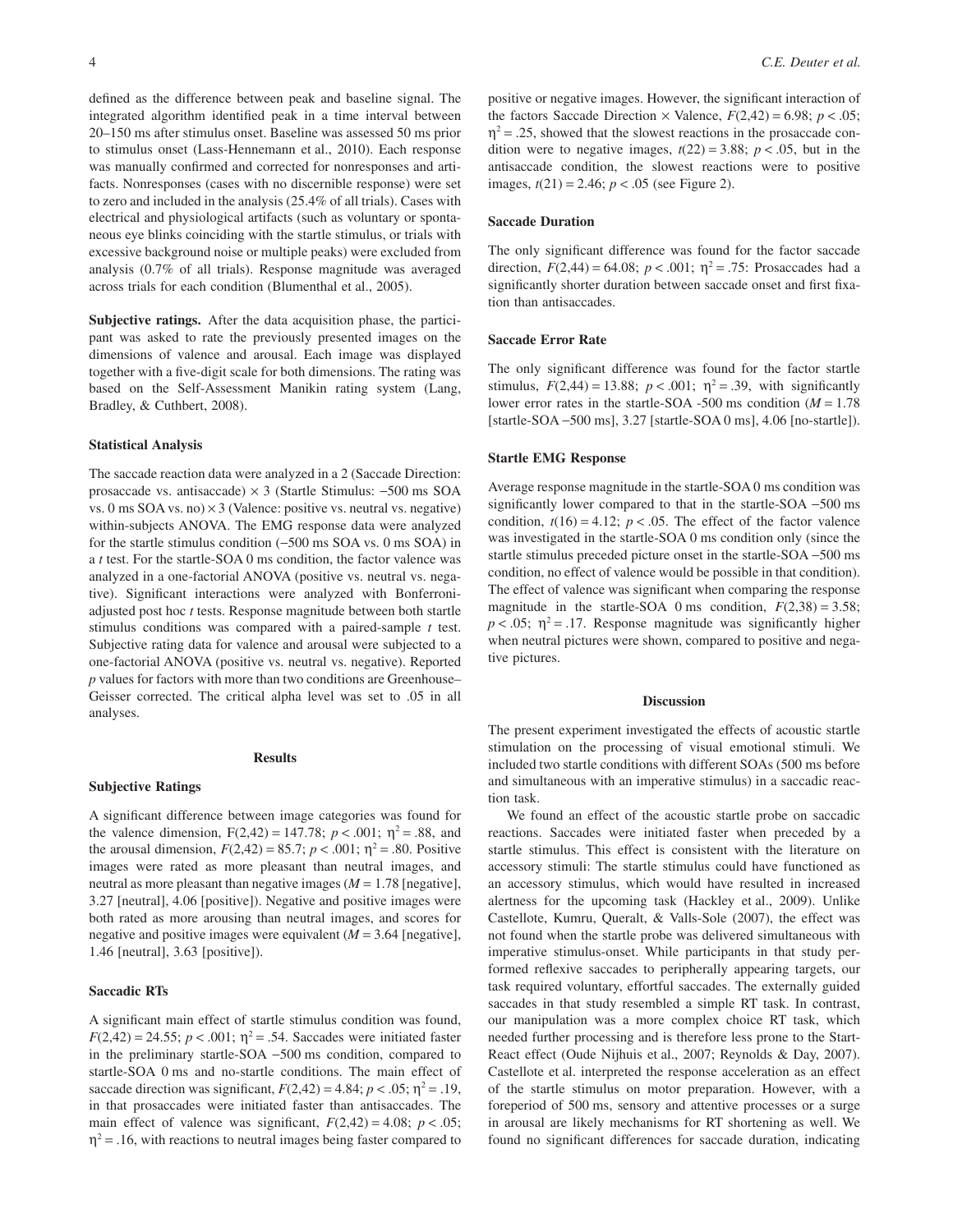

**Figure 2.** Saccadic reaction times (mean, *SD*) for (a) the startle SOA conditions, (b) the interaction between target valence and saccade direction. Startle EMG magnitude (mean, *SD*) and target valence (c) in the startle SOA 0 ms condition, and (d) between startle SOA conditions.

that the motoric execution of saccades was not affected by startle presentation. Furthermore, there was no trade-off between speed and accuracy. Instead, responses in the early startle condition were not only faster, but also had reduced error rates. Therefore, mere response guessing or a preprogramming of the motor response seem unlikely. Hackley and Valle-Inclán (2003) proposed response selection as a candidate mechanism for accessory stimulus effects, which would fit well with the improved performance in our rather complex choice-reaction task. The absence of an accelerating effect in the startle-SOA 0 ms condition could be attributed to the lack of a foreperiod (Diederich & Colonius, 2008). If the simultaneous startle coincided with response selection, distracting interference could have outweighed a possible accelerating effect in this condition.

Compared to the early startle-SOA -500 ms condition, the average startle EMG magnitude was reduced in the simultaneous startle-SOA 0 ms condition. This attenuation can be explained by the concept of "prepulse inhibition" (Graham, Putnam, & Leavitt, 1975): The target pictures, which appeared 200 ms prior to startle onset, served as a prepulse. Compared to neutral images, EMG

magnitudes were even more decreased for emotional images in the startle-SOA 0 ms condition. This effect seems to rely on the arousal induced by the visual stimuli, since it was independent of valence. The averaged EMG magnitudes in the startle-SOA 0 ms condition were decreased for emotional pictures. Since these pictures potentially served as prepulses, the prepulse inhibition effect was stronger for emotional pictures (Bradley, Cuthbert, & Lang, 1993). Since these valenced pictures were also more arousing, this can be taken as evidence that the arousal information of the parafoveal target images was processed.

As expected from previous literature, antisaccades were initiated with longer response latencies than prosaccades (Gilchrist & Proske, 2006; Kissler & Keil, 2008; Morand, Grosbras, Caldara, & Harvey, 2010). Whereas both forms of attentional gaze control converge in the case of a prosaccade, an antisaccade induces a conflict situation. While the target draws attention in a bottom-up way, the automatic saccade needs to be actively inhibited. By drawing on executive resources, the antisaccade is described as more challenging and, as we found in this study, takes more time to be performed (Everling & Fischer, 1998).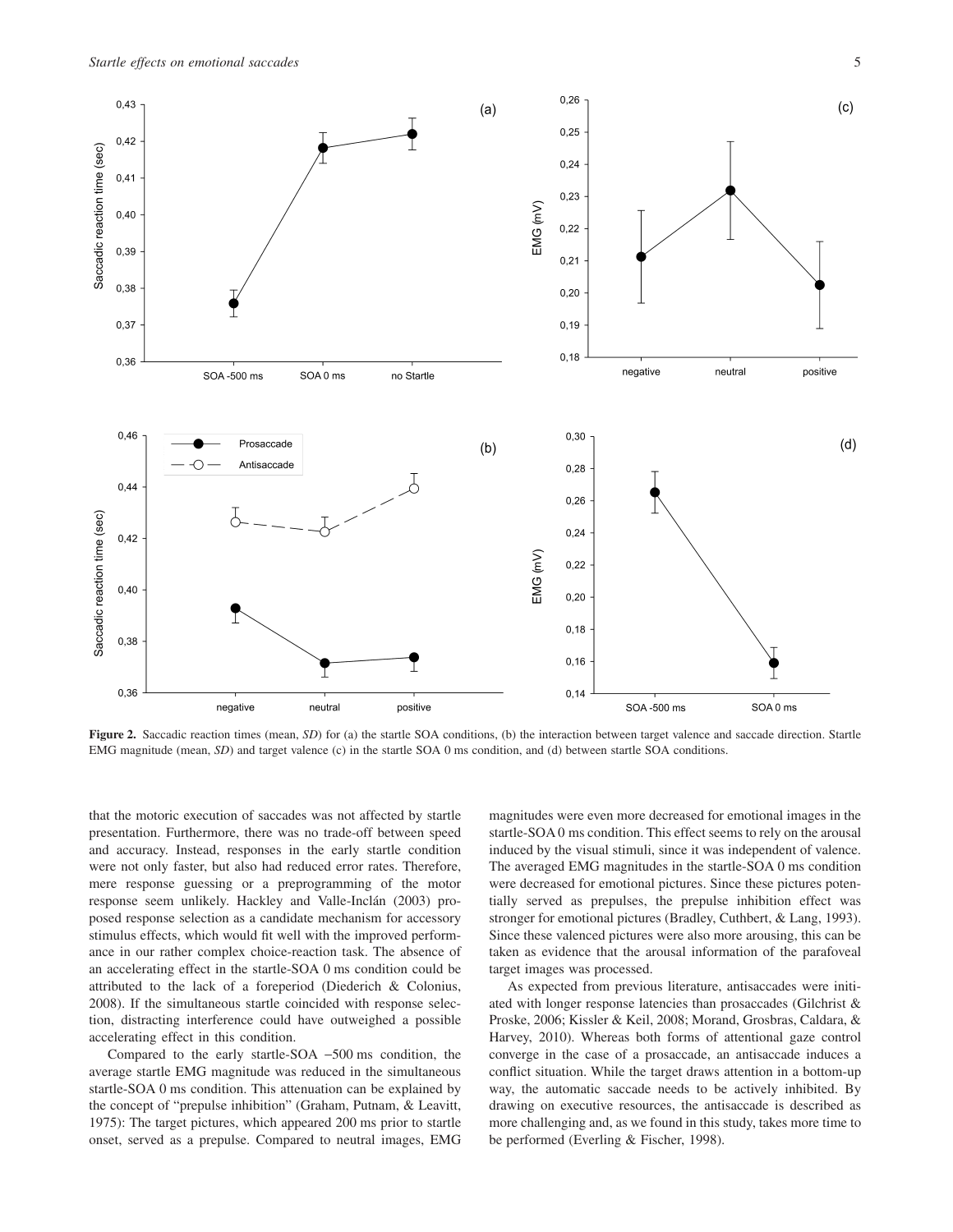Furthermore, we found an interaction between saccade type and stimulus valence. Previous studies have demonstrated that emotional content, even when presented to the parafovea, can influence saccadic reactions. However, the gaze pattern in our study reflects quite specific effects of valence: Reactions were slowed for saccades towards negative and away from positive targets. Many studies that required saccadic responses to emotional targets have found responses towards negative stimuli to be faster than towards neutral or positive stimuli, which is explained by an attentional bias to potentially dangerous situations (Bannerman, Milders, de Gelder, & Sahraie, 2009; Gerdes, Pauli, & Alpers, 2009; Wieser, Pauli, & Muhlberger, 2009). However, an attentional bias to negative stimuli is not without exception. Other studies have found RT shortening for emotional content, irrespective of valence, or faster reactions to positive stimuli (Bannerman, Milders, & Sahraie, 2009; Kissler & Keil, 2008; Nummenmaa et al., 2009). We assume that the slowed responses in our study reflect the tendency to avoid those pictures. This would be in line with results from a study using the free-viewing paradigm: When angry, fearful, or happy faces were presented simultaneously with neutral faces, participants actively avoided looking at the negative images (Becker & Detweiler-Bedell, 2009). While the standard pro/antisaccade paradigm requires immediate responses to target stimuli, the target stimuli in our study were already present for 200 ms before a response was required. We might speculate that an initial capture of attention for negative stimuli is followed by the tendency to avoid them. Indeed, the "vigilance-avoidance" hypothesis would predict exactly such a pattern (Mogg, Bradley, Miles, & Dixon, 2004).

Divergent effects have been reported for antisaccades away from emotional stimuli. While some studies found slower responses away from negative stimuli (Wieser et al., 2009), others reported slower responses away from positive stimuli (Phillips, 2009). In our study, antisaccades took longer when positive targets were presented. Again, this would be indicative of approach behavior in the sense of the approach-avoidance concept: The tendency of directing the gaze to the positive content needs to be overridden while an effortful, opponent response is initiated.

Contrary to our initial hypothesis, startle did not interact with valence in our saccadic task. One possible explanation is that the foreperiod of 500 ms was too short to induce emotion-specific effects. Even though affective startle modulation was found under certain conditions with lead times as low as 250 ms (Vanman,

Boehmelt, Dawson, & Schell, 1996) or 300 ms (Gard, Gard, Mehta, Kring, & Patrick, 2007; Stanley & Knight, 2004), these early effects are not commonly found. In the standard paradigm, the emotional foreground stimulus is presented with lead times of more than 1 s. One suggestion is that these early emotional effects draw on processes other than motivational priming (Filion, Dawson, & Schell, 1998). We speculate that, even for the startle-SOA -500 ms condition, motivational priming effects did not have enough time to build up. It would therefore be of interest to investigate the effect of even longer foreperiods. On the other hand, unlike an emotional picture, a startle stimulus extends over a brief moment in time. By the time of the behavioral response, motivational priming effects might have vanished. Touching on the "cardiac defense" paradigm, one could think of extending the duration of the white noise exposure to overcome this problem (Ramirez, Sanchez, Fernandez, Lipp, & Vila, 2005; Sanchez et al., 2009).

Some further limitations of the study should be addressed. Since we included only males in this study, female responses in such a setting need to be investigated as well. While women might respond more to startle (Kofler, Müller, Reggiani, & Valls-Solé, 2001), the gaze pattern in response to emotional pictures might be different as well (Bradley, Codispoti, Sabatinelli, & Lang, 2001). With this study, we cannot disentangle the accessory stimulus effect from those that are unique to startle stimuli. Therefore, it would be of interest to see how nonstartling accessory stimuli affect saccade programming in such a paradigm.

In conclusion, startle was shown to speed saccadic reactions and improve accuracy when presented with sufficient lead time before an imperative stimulus. Furthermore, we could demonstrate that emotional information of parafoveally presented images has a moderating influence on prepulse inhibition, perhaps due to increased arousal of those images. We hypothesized that startle, because of its defensive character, would differentially affect responses depending on target valence. However, the results do not provide support for a valence-dependent effect of startle on oculomotor reactions. While startle responses are affected by emotional foreground stimuli, responses to emotional stimuli seem to be unaffected by previous startle stimuli. Independent of the startlerelated effects, we found a remarkable interaction pattern between saccade direction and target valence, which suggests that approachavoidance motivation can be extended to gaze behavior.

#### **References**

- Amin, Z., Constable, R. T., & Canli, T. (2004). Attentional bias for valenced stimuli as a function of personality in the dot-probe task. *Journal of Research in Personality*, *38*, 15–23.
- Bannerman, R. L., Milders, M., de Gelder, B., & Sahraie, A. (2009). Orienting to threat: Faster localization of fearful facial expressions and body postures revealed by saccadic eye movements. *Proceedings of the Royal Society: Biological Sciences*, *276*, 1635–1641. doi: 10.1098/ rspb.2008.1744
- Bannerman, R. L., Milders, M., & Sahraie, A. (2009). Processing emotional stimuli: Comparison of saccadic and manual choice-reaction times. *Cognition and Emotion*, *23*, 930–954. doi: 10.1080/ 02699930802243303
- Becker, M. W., & Detweiler-Bedell, B. (2009). Early detection and avoidance of threatening faces during passive viewing. *The Quarterly Journal of Experimental Psychology*, *62*, 1257–1264. doi: 10.1080/ 17470210902725753
- Blumenthal, T. D. (1994). Signal attenuation as a function of integrator time constant and signal duration. *Psychophysiology*, *31*, 201–203. doi: 10.1111/j.1469-8986.1994.tb01041.x
- Blumenthal, T. D., Cuthbert, B. N., Filion, D. L., Hackley, S., Lipp, O. V., & van Boxtel, A. (2005). Committee report: Guidelines for human startle eyeblink electromyographic studies. *Psychophysiology*, *42*, 1–15. doi: 10.1111/j.1469-8986.2005.00271.x
- Bradley, M. M., Codispoti, M., Sabatinelli, D., & Lang, P. J. (2001). Emotion and motivation II: Sex differences in picture processing. *Emotion*, *1*, 300–319. doi: 10.1037/1528-3542.1.3.300
- Bradley, M. M., Cuthbert, B. N., & Lang, P. J. (1993). Pictures as prepulse: Attention and emotion in startle modification. *Psychophysiology*, *30*, 541–545. doi: 10.1111/j.1469-8986.1993.tb02079.x
- Broschmann, D., & Velhagen, K. (1985). *Tafeln zur Prüfung des Farbensinnes* [*Color perception plates*]. Stuttgart, Germany: Thieme.
- Calvo, M. G., Nummenmaa, L., & Hyona, J. (2008). Emotional scenes in peripheral vision: Selective orienting and gist processing, but not content identification. *Emotion*, *8*, 68–80. doi: 10.1037/1528- 3542.8.1.68
- Carlsen, A. N., & MacKinnon, C. D. (2010). Motor preparation is modulated by the resolution of the response timing information. *Brain Research*, *1322*, 38–49. doi: 10.1016/j.brainres.2010.01.076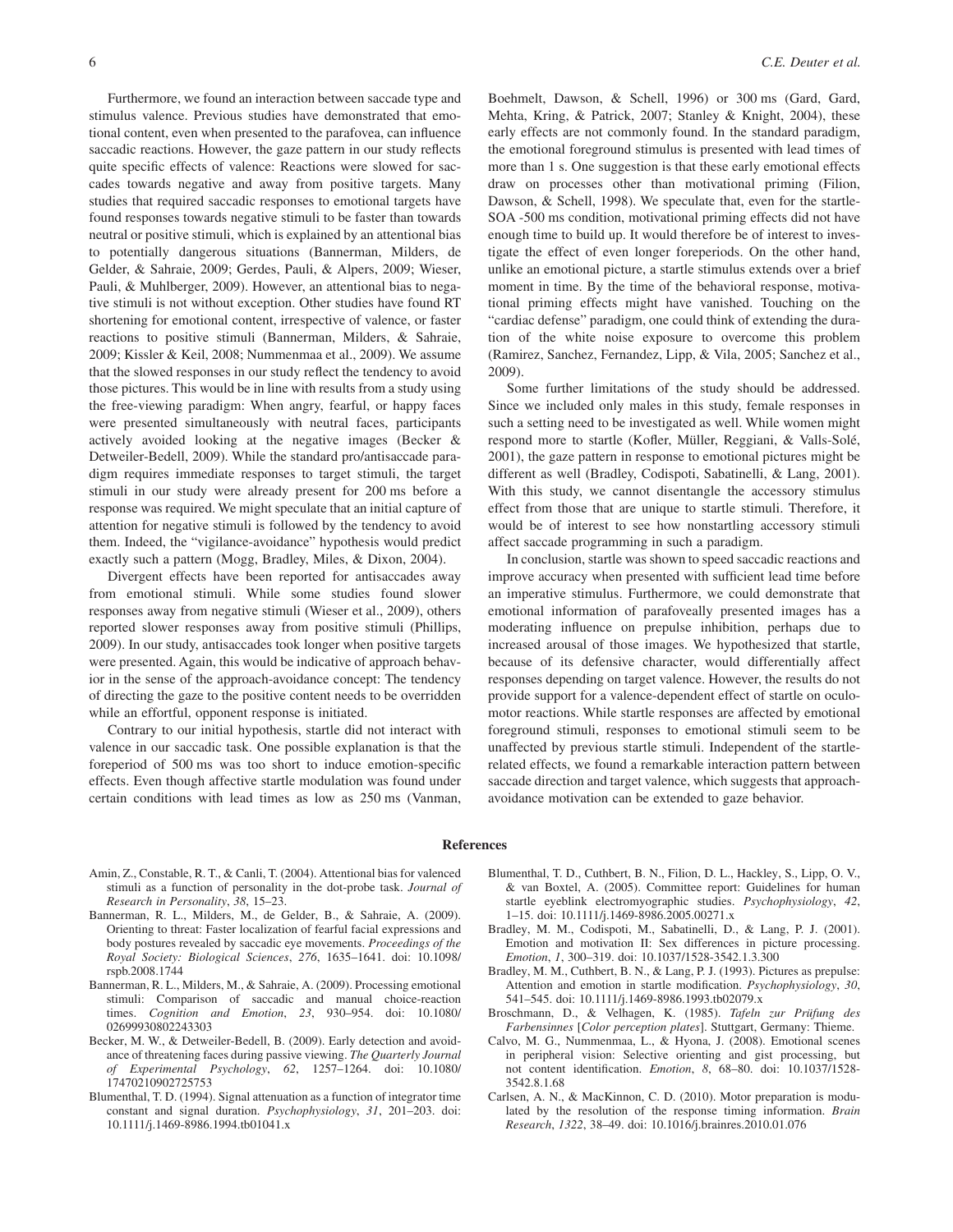- Carlsen, A. N., Maslovat, D., Lam, M. Y., Chua, R., & Franks, I. M. (2011). Considerations for the use of a startling acoustic stimulus in studies of motor preparation in humans. *Neuroscience Biobehavioral Review*, *35*, 366–376. doi: 10.1016/j.neubiorev.2010.04.009
- Castellote, J. M., Kumru, H., Queralt, A., & Valls-Sole, J. (2007). A startle speeds up the execution of externally guided saccades. *Experimental Brain Research*, *177*, 129–136. doi: 10.1007/s00221-006-0659-4
- Da Silva, M. P., Courboulay, V., & Estraillier, P. (2011). *Image complexity measure based on visual attention*. Paper presented at the 18th IEEE International Conference on Image Processing (ICIP), 2011, Brussels, Belgium.
- De Houwer, J., & Tibboel, H. (2010). Stop what you are not doing! Emotional pictures interfere with the task not to respond. *Psychonomic Bulletin & Review*, *17*, 699–703. doi: 10.3758/pbr.17.5.699
- de Oca, B. M., Villa, M., Cervantes, M., & Welbourne, T. (2012). Emotional modulation of the attentional blink by pleasant and unpleasant pictures. *The Journal of General Psychology*, *139*, 289–314.
- Diederich, A., & Colonius, H. (2008). Crossmodal interaction in saccadic reaction time: Separating multisensory from warning effects in the time window of integration model. *Experimental Brain Research*, *186*, 1–22.
- Dresler, T., Meriau, K., Heekeren, H. R., & van der Meer, E. (2009). Emotional Stroop task: Effect of word arousal and subject anxiety on emotional interference. *Psychology Research*, *73*, 364–371. doi: 10.1007/s00426-008-0154-6
- Everling, S., & Fischer, B. (1998). The anti-saccade: A review of basic research and clinical studies. *Neuropsychologia*, *36*, 885–899. doi: 10.1016/S0028-3932(98)00020-7
- Filion, D. L., Dawson, M. E., & Schell, A. M. (1998). The psychological significance of human startle eyeblink modification: A review. *Biological Psychology*, *47*, 1–43. doi: 10.1016/S0301-0511(97)00020-3
- Gard, D. E., Gard, M. G., Mehta, N., Kring, A. M., & Patrick, C. J. (2007). Impact of motivational salience on affect modulated startle at early and late probe times. *International Journal of Psychophysiology*, *66*, 266– 270. doi: 10.1016/j.ijpsycho.2007.05.005
- Gerdes, A. B. M., Pauli, P., & Alpers, G. W. (2009). Toward and away from spiders: Eye-movements in spider-fearful participants. *Journal of Neural Transmission*, *116*, 725–733. doi: 10.1007/s00702-008-0167-8
- Gilchrist, I. D., & Proske, H. (2006). Anti-saccades away from faces: Evidence for an influence of high-level visual processes on saccade programming. *Experimental Brain Research*, *173*, 708–712. doi: 10.1007/s00221-006-0455-1
- Graham, F. K. (1979). Distinguishing among orienting, defense, and startle reflexes. In H. D. Kimmel, E. H. Van Olst, & J. F. Orlebeke (Eds.), *The orienting reflex in humans* (pp. 137–167). Hillsdale, NJ: Lawrence Erlbaum Associates.
- Graham, F. K., Putnam, L. E., & Leavitt, L. A. (1975). Lead-stimulation effects of human cardiac orienting and blink reflexes. *Journal of Experimental Psychology: Human Perception and Performance*, *104*, 175– 182.
- Gutiérrez, A., & Calvo, M. G. (2011). Foveal vs. parafoveal processing in anxiety: Broadened spatial attention for threat words. *Psicológica*, *32*, 301–321.
- Hackley, S. A., Langner, R., Rolke, B., Erb, M., Grodd, W., & Ulrich, R. (2009). Separation of phasic arousal and expectancy effects in a speeded reaction time task via fMRI. *Psychophysiology*, *46*, 163–171. doi: 10.1111/j.1469-8986.2008.00722.x
- Hackley, S. A., & Valle-Inclan, F. (2003). Which stages of processing are speeded by a warning signal? *Biological Psychology*, *64*, 27– 45.
- Harel, J., Koch, C., & Perona, P. (2007). Graph-based visual saliency. *Advances in Neural Information Processing Systems*, *19*, 545–552.
- Henderson, J. M. (2003). Human gaze control during real-world scene perception. *Trends in Cognitive Science*, *7*, 498–504. doi: 10.1016/ j.tics.2003.09.006
- Herbert, C., Kissler, J., Junghöfer, M., Peyk, P., & Rockstroh, B. (2006). Processing of emotional adjectives: Evidence from startle EMG and ERPs. *Psychophysiology*, *43*, 197–206.
- Ito, T. A., Larsen, J. T., Smith, N. K., & Cacioppo, J. T. (1998). Negative information weighs more heavily on the brain: The negativity bias in evaluative categorizations. *Journal of Personality and Social Psychology*, *75*, 887–900.
- Itti, L., Koch, C., & Niebur, E. (1998). A model of saliency-based visual attention for rapid scene analysis. *IEEE Transactions on Pattern Analysis and Machine Intelligence*, *20*, 1254–1259. doi: 10.1109/34.730558
- Kissler, J., & Keil, A. (2008). Look—don't look! How emotional pictures affect pro- and anti-saccades. *Experimental Brain Research*, *188*, 215– 222. doi: 10.1007/s00221-008-1358-0
- Koch, M. (1999). The neurobiology of startle. *Progressive Neurobiology*, *59*, 107–128. doi: 10.1016/S0301-0082(98)00098-7
- Kofler, M., Müller, J., Reggiani, L., & Valls-Solé, J. (2001). Influence of gender on auditory startle responses. *Brain Research*, *921*, 206–210. doi: 10.1016/S0006-8993(01)03120-1
- Koster, E. H., Crombez, G., Verschuere, B., & De Houwer, J. (2004). Selective attention to threat in the dot probe paradigm: Differentiating vigilance and difficulty to disengage. *Behaviour Research and Therapy*, *42*, 1183–1192. doi: 10.1016/j.brat.2003.08.001
- Lang, P. J., Bradley, M. M., & Cuthbert, B. N. (1990). Emotion, attention, and the startle reflex. *Psychology Review*, *97*, 377–395. doi: 10.1037/ 0033-295X.97.3.377
- Lang, P. J., Bradley, M. M., & Cuthbert, B. N. (2008). International affective picture system (IAPS): Affective ratings of pictures and instruction manual. *Technical Report A-8*. Retrieved from http://www.hsp.epm.br/ dpsicobio/Nova\_versao\_pagina\_psicobio/adap/instructions.pdf
- Lass-Hennemann, J., Deuter, C. E., Kuehl, L. K., Schulz, A., Blumenthal, T. D., & Schachinger, H. (2010). Effects of stress on human mating preferences: Stressed individuals prefer dissimilar mates. *Proceedings of Biological Science*, *277*, 2175–2183. doi: 10.1098/rspb.2010.0258
- Lass-Hennemann, J., Deuter, C. E., Kuehl, L. K., Schulz, A., Blumenthal, T. D., & Schachinger, H. (2011). Effect of facial self-resemblance on the startle response and subjective ratings of erotic stimuli in heterosexual men. *Archives of Sexual Behavior*, *40*, 1007–1014. doi: 10.1007/ s10508-010-9662-8
- Lundqvist, D., & Öhman, A. (2005). Emotion regulates attention: The relation between facial configurations, facial emotion and visual attention. *Visual Cognition*, *12*, 51–84. doi: 10.1080/13506280444000085
- Mather, M., & Sutherland, M. R. (2011). Arousal-biased competition in perception and memory. *Perspectives on Psychological Science*, *6*, 114–133.
- Mayer, B., & Merckelbach, H. (1999). Unconscious processes, subliminal stimulation, and anxiety. *Clinical Psychology Review*, *19*, 571–590.
- McConnell, M. M., & Shore, D. I. (2011). Upbeat and happy: Arousal as an important factor in studying attention. *Cognition & Emotion*, *25*, 1184– 1195.
- Memmert, D., & Cañal-Bruland, R. (2009). The influence of approach and avoidance behavior on visual selective attention. *The Journal of General Psychology: Experimental, Psychological, and Comparative Psychology*, *136*, 374–386.
- Miyazawa, S., & Iwasaki, S. (2009). Effect of negative emotion on visual attention: Automatic capture by fear-related stimuli1. *Japanese Psychological Research*, *51*, 13–23.
- Mogg, K., Bradley, B., Miles, F., & Dixon, R. (2004). Time course of attentional bias for threat scenes: Testing the vigilance-avoidance hypothesis. *Cognition and Emotion*, *18*, 689–700. doi: 10.1080/ 02699930341000158
- Morand, S. M., Grosbras, M. H., Caldara, R., & Harvey, M. (2010). Looking away from faces: Influence of high-level visual processes on saccade programming. *Journal of Vision*, *10*, 1–10. doi: 10.1167/ 10.3.16
- Most, S. B., Smith, S. D., Cooter, A. B., Levy, B. N., & Zald, D. H. (2007). The naked truth: Positive, arousing distractors impair rapid target perception. *Cognition and Emotion*, *21*, 964–981.
- Nummenmaa, L., Hyona, J., & Calvo, M. G. (2006). Eye movement assessment of selective attentional capture by emotional pictures. *Emotion*, *6*, 257–268. doi: 10.1037/1528-3542.6.2.257
- Nummenmaa, L., Hyona, J., & Calvo, M. G. (2009). Emotional scene content drives the saccade generation system reflexively. *Journal of Experimental Psychology: Human Perception and Performance*, *35*, 305–323. doi: 10.1037/a0013626
- Oei, N. Y., Veer, I. M., Wolf, O. T., Spinhoven, P., Rombouts, S. A., & Elzinga, B. M. (2012). Stress shifts brain activation towards ventral "affective" areas during emotional distraction. *Social Cognitive and Affective Neuroscience*, *7*, 403–412.
- Ohman, A., Lundqvist, D., & Esteves, F. (2001). The face in the crowd revisited: A threat advantage with schematic stimuli. *Journal of Personality and Social Psychology*, *80*, 381–396. doi: 10.1037/0022- 3514.80.3.381
- Oude Nijhuis, L. B., Janssen, L., Bloem, B. R., van Dijk, J. G., Gielen, S. C., Borm, G. F., & Overeem, S. (2007). Choice reaction times for human head rotations are shortened by startling acoustic stimuli,